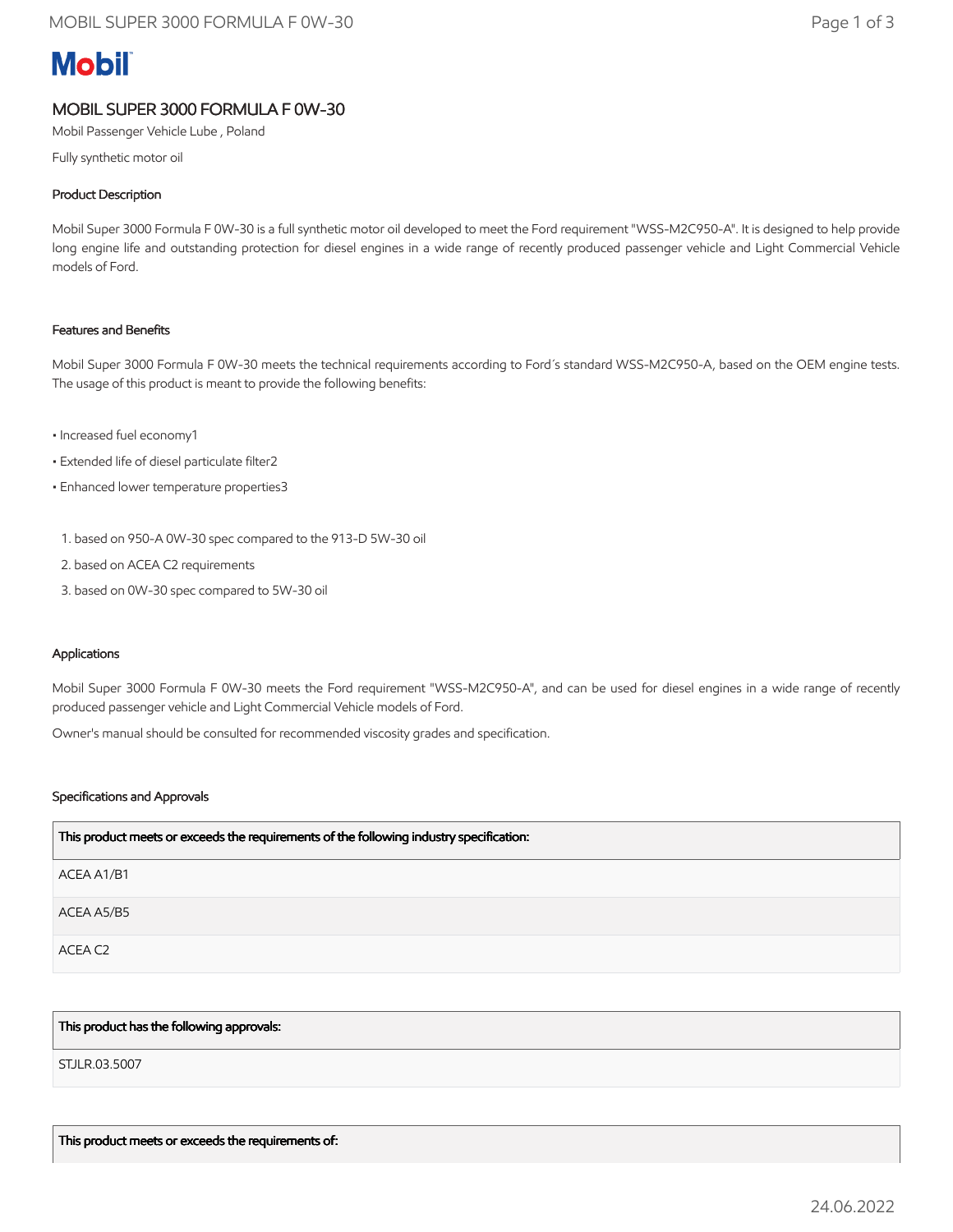### This product meets or exceeds the requirements of:

FORD WSS-M2C950-A

#### Properties and Specifications

| Property                                                              |                  |
|-----------------------------------------------------------------------|------------------|
| Grade                                                                 | <b>SAE 0W-30</b> |
| Kinematic Viscosity @ 100 C, mm2/s, ASTM D445                         | 9.6              |
| Kinematic Viscosity @ 40 C, mm2/s, ASTM D445                          | 44.7             |
| Viscosity Index, ASTM D2270                                           | 204              |
| Density @ 15.6 C, g/ml, ASTM D4052                                    | 0.842            |
| Pour Point, °C, ASTM D97                                              | $-42$            |
| Flash Point, Cleveland Open Cup, °C, ASTM D92                         | 232              |
| Ash, Sulfated, mass%, ASTM D874                                       | 0.77             |
| Total Base Number, mgKOH/g, ASTM D2896                                | 8                |
| Mini-Rotary Viscometer, Apparent Viscosity, -40 C, mPa.s, ASTM D4684  | 20613            |
| Hi-Temp Hi-Shear Viscosity @ 150 C 1x10(6) sec(-1), mPa.s, ASTM D4683 | 2.96             |

#### Health and safety

Health and Safety recommendations for this product can be found on the Material Safety Data Sheet (MSDS) @ [http://www.msds.exxonmobil.com/psims](http://www.msds.exxonmobil.com/psims/psims.aspx) /psims.aspx

All trademarks used herein are trademarks or registered trademarks of Exxon Mobil Corporation or one of its subsidiaries unless indicated otherwise.

#### 11-2021

ExxonMobil Lubricants & Specialties Europe, division of ExxonMobil Petroleum & Chemicals BV.

This information relates only to products supplied in Europe (including Turkey) and the Former Soviet Union.

ExxonMobil Poland sp. z o.o. ul.Chmielna 85/87 00-805 Warszawa

You can always contact our Technical Help Desk engineers on Mobil lubricants and services related questions:<https://www.mobil.pl/pl-pl/contact-us>

Tel +48 22 556 29 00 Fax +48 22 620 16 61

Typical Properties are typical of those obtained with normal production tolerance and do not constitute a specification. Variations that do not affect product performance are to be expected during normal manufacture and at different blending locations. The information contained herein is subject to change without notice. All products may not be available locally. For more information, contact your local ExxonMobil contact or visit [www.exxonmobil.com](http://www.exxonmobil.com/)

ExxonMobil is comprised of numerous affiliates and subsidiaries, many with names that include Esso, Mobil, or ExxonMobil. Nothing in this document is intended to override or supersede the corporate separateness of local entities. Responsibility for local action and accountability remains with the local ExxonMobil-affiliate entities.